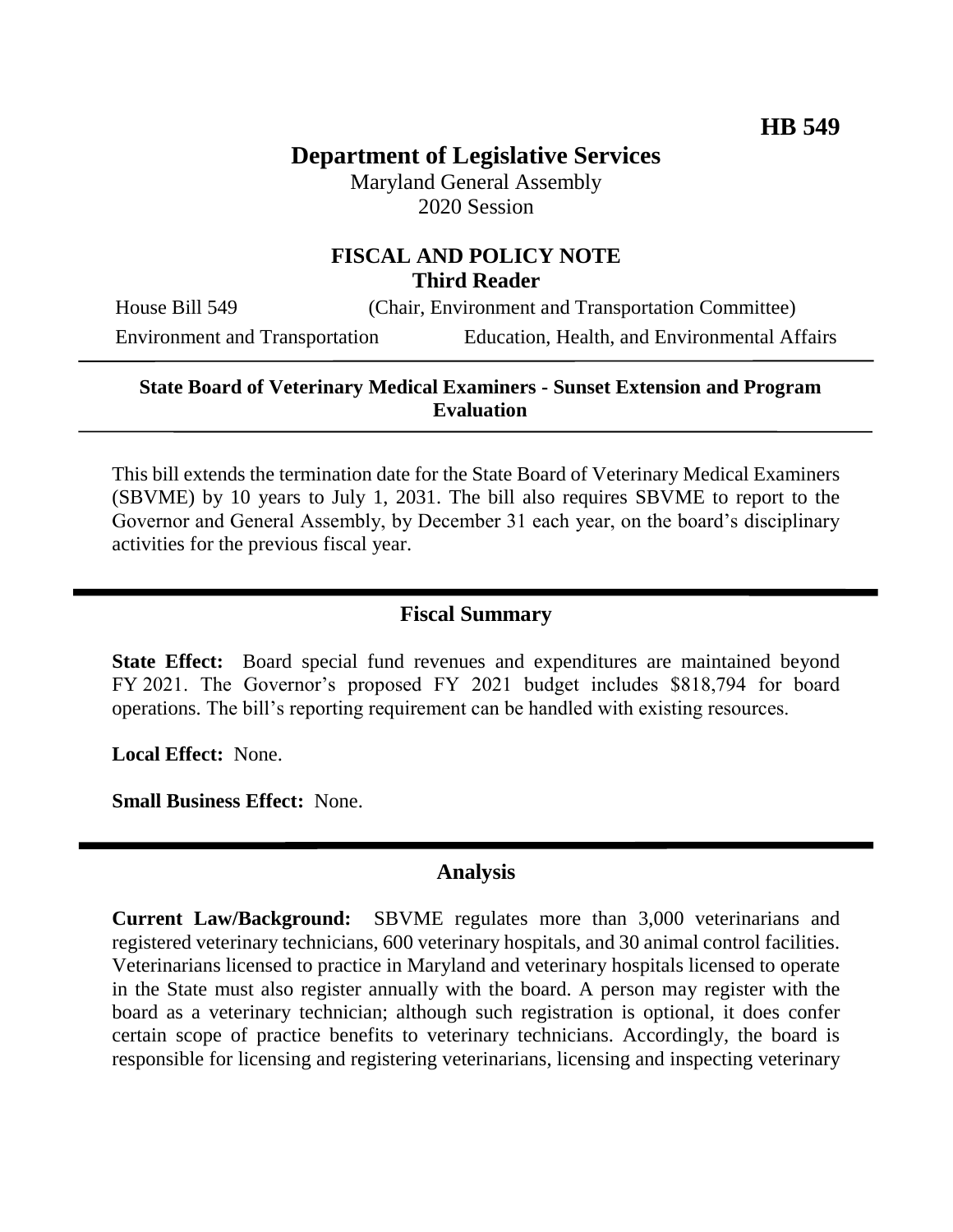hospitals, registering veterinary technicians, and licensing animal control facilities to administer drugs needed to sedate and/or euthanize animals.

The board is 1 of approximately 70 regulatory entities and activities subject to evaluation under the Maryland Program Evaluation Act (MPEA), which establishes a process better known as "sunset review" because most of the agencies subject to review are also subject to termination, including the board, which is scheduled to terminate July 1, 2021.

As part of the sunset review process, SBVME underwent a preliminary evaluation in 2018. At the end of that evaluation, the Department of Legislative Services (DLS) concluded that there were unresolved questions about whether the board was fully achieving its purposes of protecting the public and animal health and welfare and recommended that further evaluation of the board be undertaken.

Pursuant to changes under Chapters 510 and 511 of 2019, entities subject to MPEA may be evaluated by DLS only as directed by specified entities or by legislation. However, Chapters 510 and 511 established, in uncodified language, the intent of the General Assembly that DLS conduct an evaluation of SBVME by December 1, 2019, and make recommendations by January 1, 2020, to the committees of jurisdiction on a new termination date for SBVME.

The [2019 full evaluation](http://dls.maryland.gov/pubs/prod/SunsetRevAgri/VetMedExams/Full-Veterinary-Medical-Examiners-2019.pdf) of SBVME by DLS focused on issues identified in the 2018 preliminary evaluation, including issues regarding the board's administrative workload, complaint handling process, finances, performance measures, and online services and database systems. DLS found that the board is carrying out its mission with the resources available to it and that there is no doubt that the board should continue to exist, recommending a 10-year reauthorization until July 1, 2031. Among other recommendations made in the report, DLS recommended that statute be amended to require the board to report annually on relevant disciplinary data in order to improve transparency and oversight of the board's disciplinary activities. The bill implements this recommendation.

### **Additional Information**

**Prior Introductions:** None.

**Designated Cross File:** SB 394 (Chair, Education, Health, and Environmental Affairs Committee) - Education, Health, and Environmental Affairs.

**Information Source(s):** Maryland Department of Agriculture; Department of Legislative **Services** 

HB 549/ Page 2